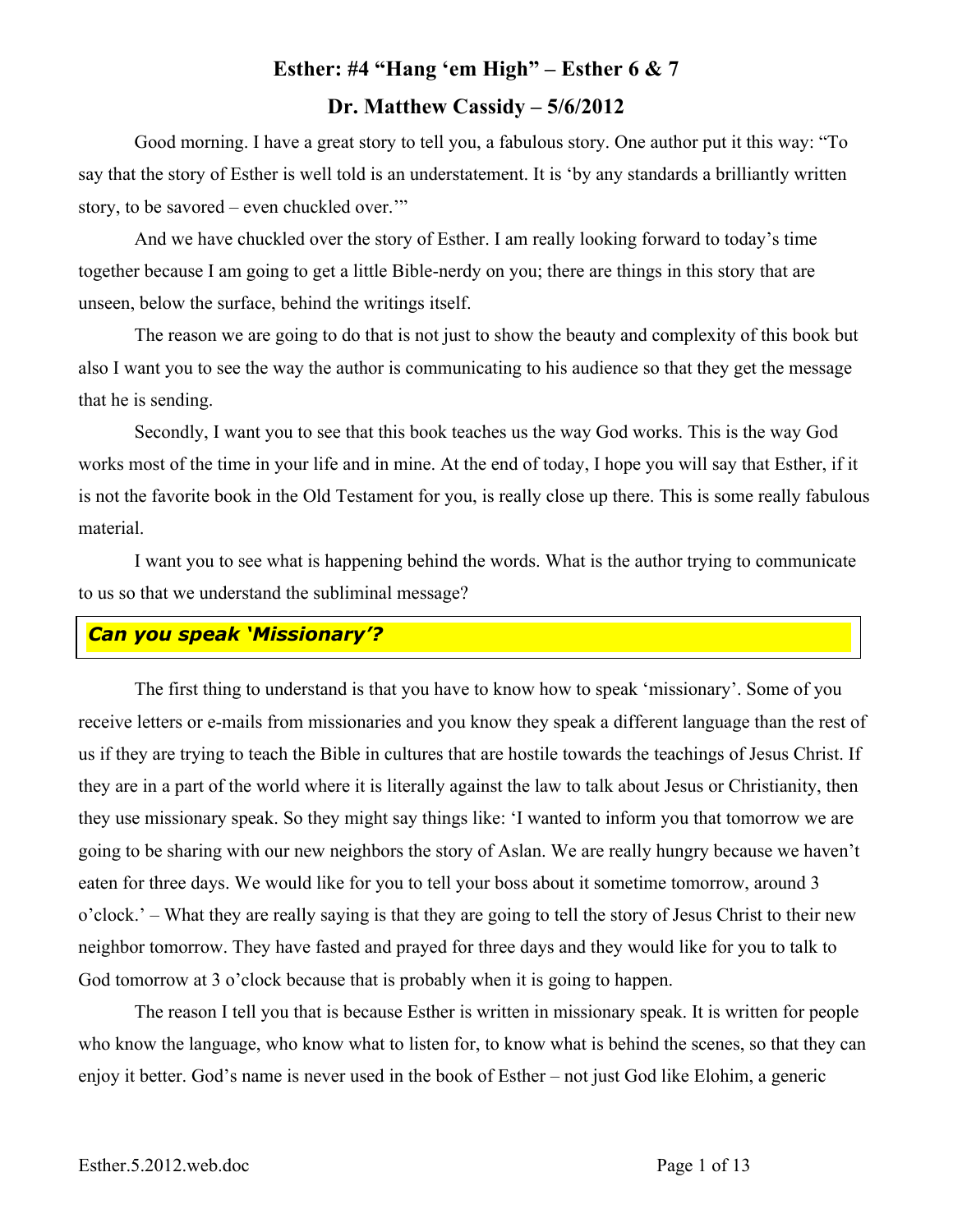name, but His actual name Yahweh is never used. Spiritual words are not used in this book – like praying. But it is a spiritual book and His name is used. Four times in Esther, different sentences are written but the author is choosing words that start with the four letters in the formal name of God Yahweh. In one of those sentences, in the Hebrew they will literally capitalize just that first letter in each of those words so that the YHWH comes out boldly and vividly because this is where YHWH is working. That is one of the ways the author is trying to communicate to us that God is working; He is making himself known to the people; if you know how to listen and you know what to look for, He is there.

#### *Can you think Hebrew?*

Another way the author does this is to think Hebrew. Most of the Old Testament is written in a way not for you to read but rather for you to memorize – for you to hear and you learn differently through your ears. And it was made to memorize. The way they make it easier to memorize is they put the stories in symmetry so that for every action there is an equal and opposite reaction. In the mind of a Hebrew, they are thinking in outline. That outline is called a chiastic structure. It makes it easier for me to remember the outline of the story, knowing that it is going to be in a mirrored image.

The second reason they put the story in chiastic form, among others, is so that you know the point of the book. The point of the book is the point of the symmetry.

In this book we will see A and  $A^1$ , B and  $B^1$ , C and  $C^1$ , D and  $D^1$  – but there is nothing to mirror or to echo E. So whatever E is on that outline, the author is trying to tell us that is the key to this story.

A



Every other point on this outline has a twin sister but not E. The Hebrew mind knows to look for it. They know there is not a complement to that E, so that must be the pivot point of this book. It is genius.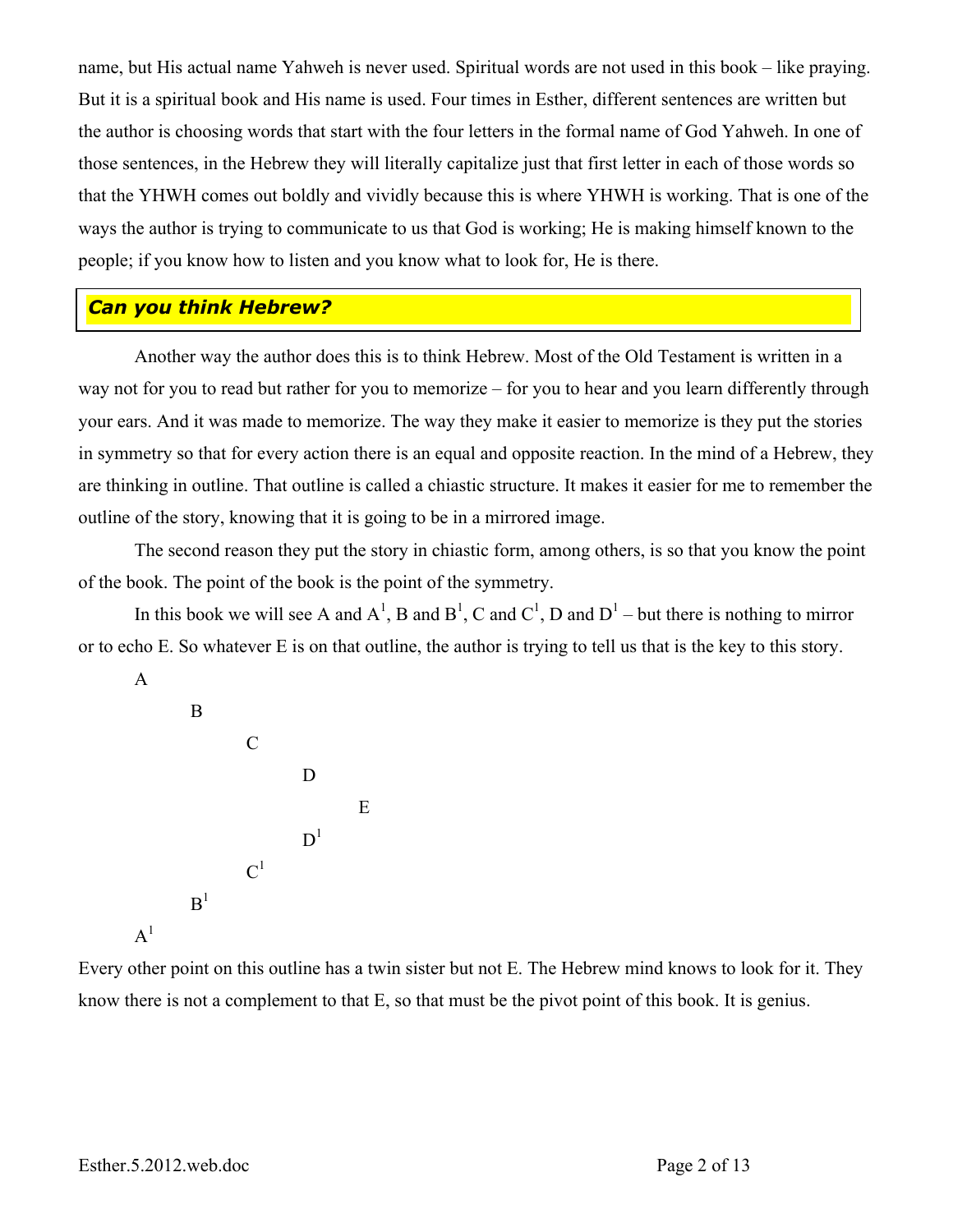With that in mind, what I would like to do now is just tell you the story again, going by the outline. If you have been with us these three prior weeks, you just bite your lip and I will try to summarize briefly.

## *A – Opening and Background (Esther 1)*

In the opening, we learned the characters names and their temperaments. I will tell you two things about each character.

There is a **King Xerxes** who rules all of Persia. There are a couple of things you need to know about him; he is crazy and he is a drunk – but he is king. Every time you see this guy in this book, he is going to have a glass of wine in his hand. In his introduction, he is having a seven-day drinking binge.

Xerxes is married to a queen. Two things you need to know about **Queen Esther** is that she is an orphaned little Jewish girl, and no one knows that she is Jewish. It is a secret.

The third person is **Mordecai** who raised Esther as a child. They are cousins but apparently Mordecai is significantly older. He is like a godfather to her. Here is something that is interesting about Mordecai; he saved the king's life but no one ever gave him honor or reward for that. That is good to know for this story.

Finally, the last person in the story who you need to know is **Haman**. When you hear the word Haman, you boo / hiss because he is really the bad guy. The two things you need to know about him is one he was born and bred to hate and to kill as many Jews as possible and he does that. He hates and kills as many Jews as he possibly can. The second thing to know about Haman is that he is honored by law, by the king's decree; he is the most honored person in all of Persia and certainly the palace city of Susa. Whenever he would come into a quarter or open section outside the palace walls or, of course, inside the palace walls, everyone would have to bow down and bow their heads. Others would have to get on their knees and worship him and beg that he would let them live. --- Everyone did this except Mordecai, the Jewish person, the cousin and godfather of the queen – the queen who no one knows that she is Jewish. Mordecai did this refusal to honor Haman day after day after day and Haman becomes incensed. Haman tricks the king because he has the king's ear.

#### *B – The King's First Decree (Esther 2 & 3)*

Haman is able to present a decree, the King's First Decree, which is that every Jew in all of Persia would be killed, destroyed, and annihilated, old and young, women and little children. [Esther 3:13] They have about eleven months before this day starts and they are counting down. The timer is going and it is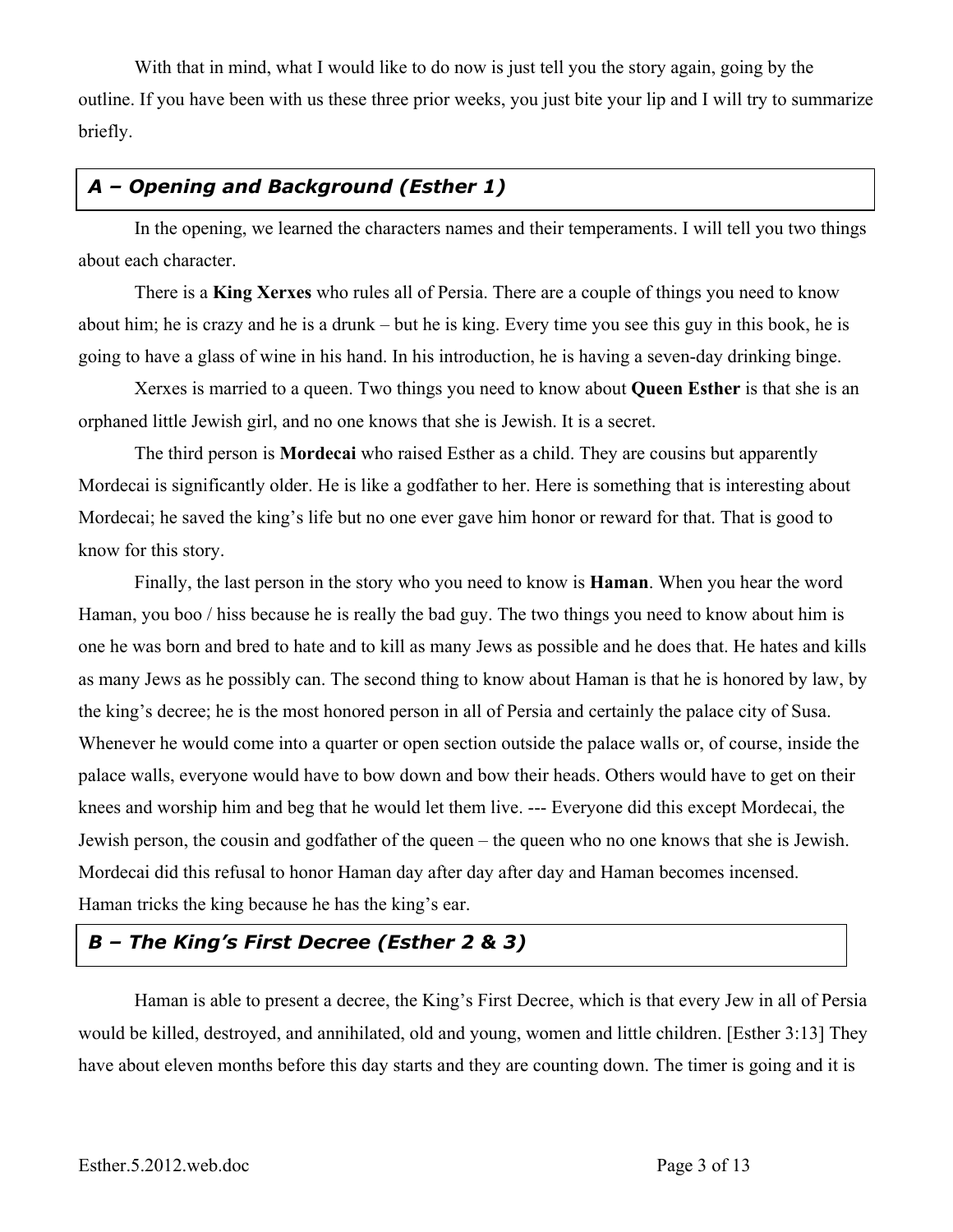like a time bomb about to go off. This leaves the Jewish people in Susa and in all of Persia weeping and mourning and crying, while the king is having a glass of wine with Haman. That is how that chapter ends with the king's decree.

### *C – Haman and Mordecai Clash (Esther 4)*

Mordecai and Haman have this clash going on with Mordecai now in a state of absolute grief because he can obviously see that he is responsible fro this decree going out. In his mourning, Mordecai realizes maybe there is a shot at doing something about this.

So he sends messages to his [functional] daughter, Queen Esther, and says: You have to go and show yourself to the king, tell him you are Jewish, and beg for mercy.

Esther says: Look, no one can go to the king uninvited or else they will die. There is this one little loophole and that is if the king extends his scepter to me and I touch it, then I will be safe. So this can't be done and let's look for something else.

Mordecai answers back and he is very persuasive. He says: My daughter, my cousin, (1) you will not survive this. It will be found out that you are Jewish and you will die with the rest of us. (2) If you remain silent, there will be some other way the Jewish people will be saved but not your family. They will die. (3) Who knows but that you have taken this royal position for such a time as this? So you need to see that there is something else going on here and you need to get involved in this.

Like that, somehow, for some reason, Queen Esther becomes like born again; she becomes courageous and unfolds from a little caterpillar. She is a butterfly and she is taking wing.

Esther's first decree as a queen is: [Esther 4:15-17] Go and gather everyone to fast for three days, night and day, food and water.

What does *fast* mean in missionary speak? – Fast and pray. So everyone does what Queen Esther tells them to do. They are fasting and praying and it says at the end of three days, she stands up, puts on her royal robes and goes to see the king.

Last week, we took that as our application. Did you have some fun stories about maybe a day of fasting and praying? I have heard some great ones. Did anyone have something weird happen, like peace and harmony broke out in your house? That actually happened more often.

After Queen Esther's three days of fasting and prayer, [Esther 5:1-3] she puts on her royal robe, she sees the king and he sees her – uninvited. Then he extends that scepter and she walks that extremely long hallway, touches the scepter, and he says: What do you want, queen? Half my kingdom is yours.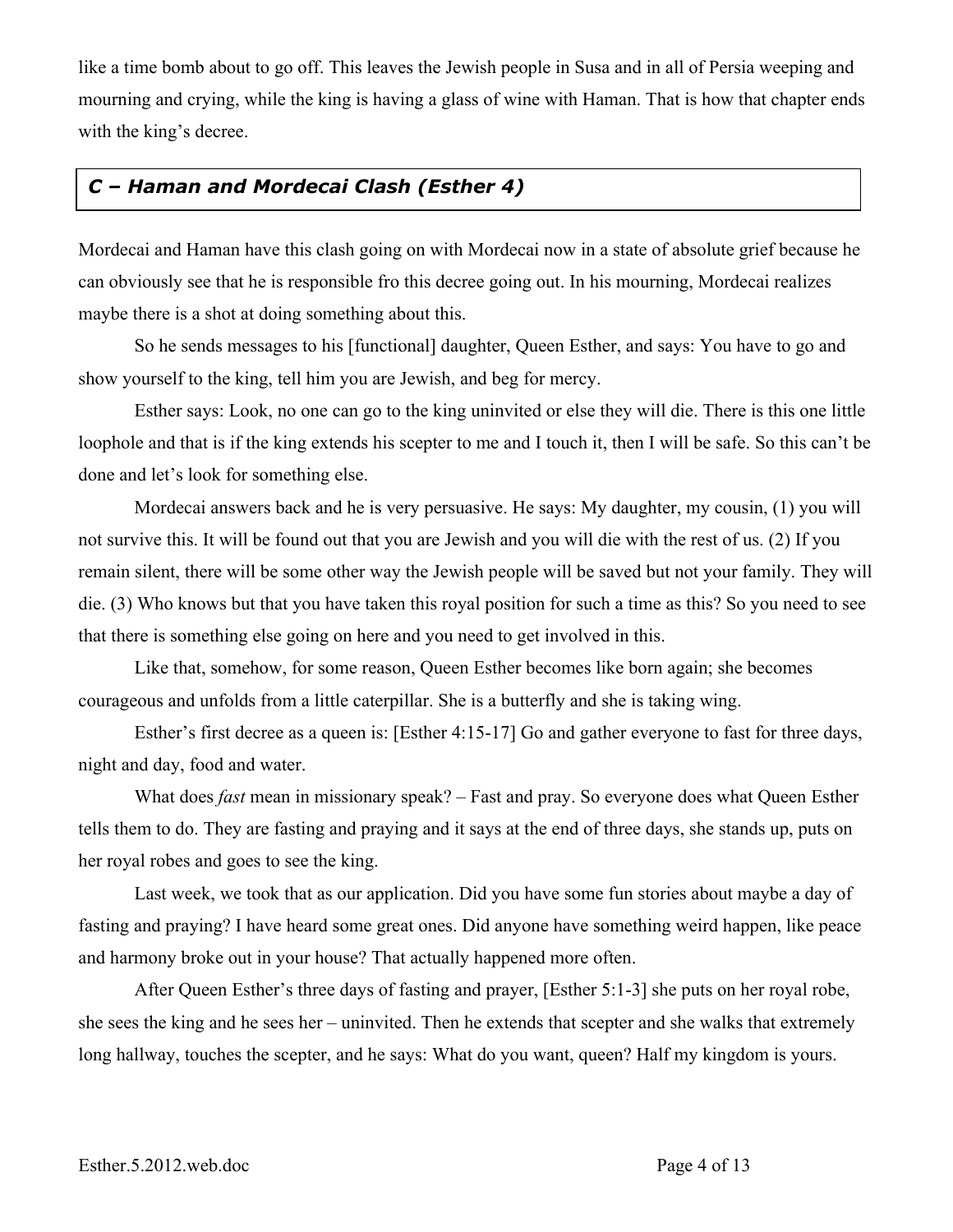#### *D – Esther's First Banquet (Esther 5)*

She says: Well, what I would like is for you to come to a banquet. But I want you to bring Haman with you.

The passage reads: [Esther 5:5-7] King Xerxes ordered Haman to come and the two of them obeyed the queen's command and are having wine (always the wine) with the queen. The king says: What is your petition that I might grant it to you? What is your request that I would give you half of my kingdom?

Esther says: This is my request and this is my petition ----- (silence) (5:7) Could we, could you, could Haman, could we have a banquet tomorrow? If we could have a banquet tomorrow, then good King, then I will tell you my petition. Then I will tell you my request.

King Xerxes: Sure, we will come back tomorrow. Right, Haman?

Haman: Oh yeah, we will come back tomorrow.

Something very strange happened. Esther was hearing the Spirit of God tell her that things looked perfect but they were not. It looked like things were working just according to plan but there was something missing. So, Esther, instead of pleading the case for the Jews, says: If you could just come back tomorrow.

That changed everything. After that banquet, it says that [Esther 5:9-14] Haman was happy and high in spirits as he is walking out of the palace because he had a private lunch with the king and the queen. As he is going out, kind of skipping, he sees that everyone is going down on their knees – because they are honoring Haman – and Mordecai stands up and looks up. The passage says that Haman went away incensed with rage.

When Haman got home, he gathered his whole family around and said: [Esther 5:11-14] I want to tell you about me. I want to tell you how wealthy I am and how many sons that I have and how I am honored above all men in all of Persia. And you probably don't know this but I went to a private banquet with the queen and the king today. Tomorrow, I will be doing the same thing, just the three of us, because I am me. – There is this one thing though. I can't be happy. I can't rest. I can't sleep at night because here is the thing, this Mordecai the Jew. There are still eight months left before we can kill him. He will not show me honor.

So the wife and friends say: This is simple. Why don't you make an example out of him? Why don't you have the carpenters build a 75 foot impaling pole right outside the gate so that everyone will know what happens to the man who does not honor Haman. You can go tomorrow morning and ask the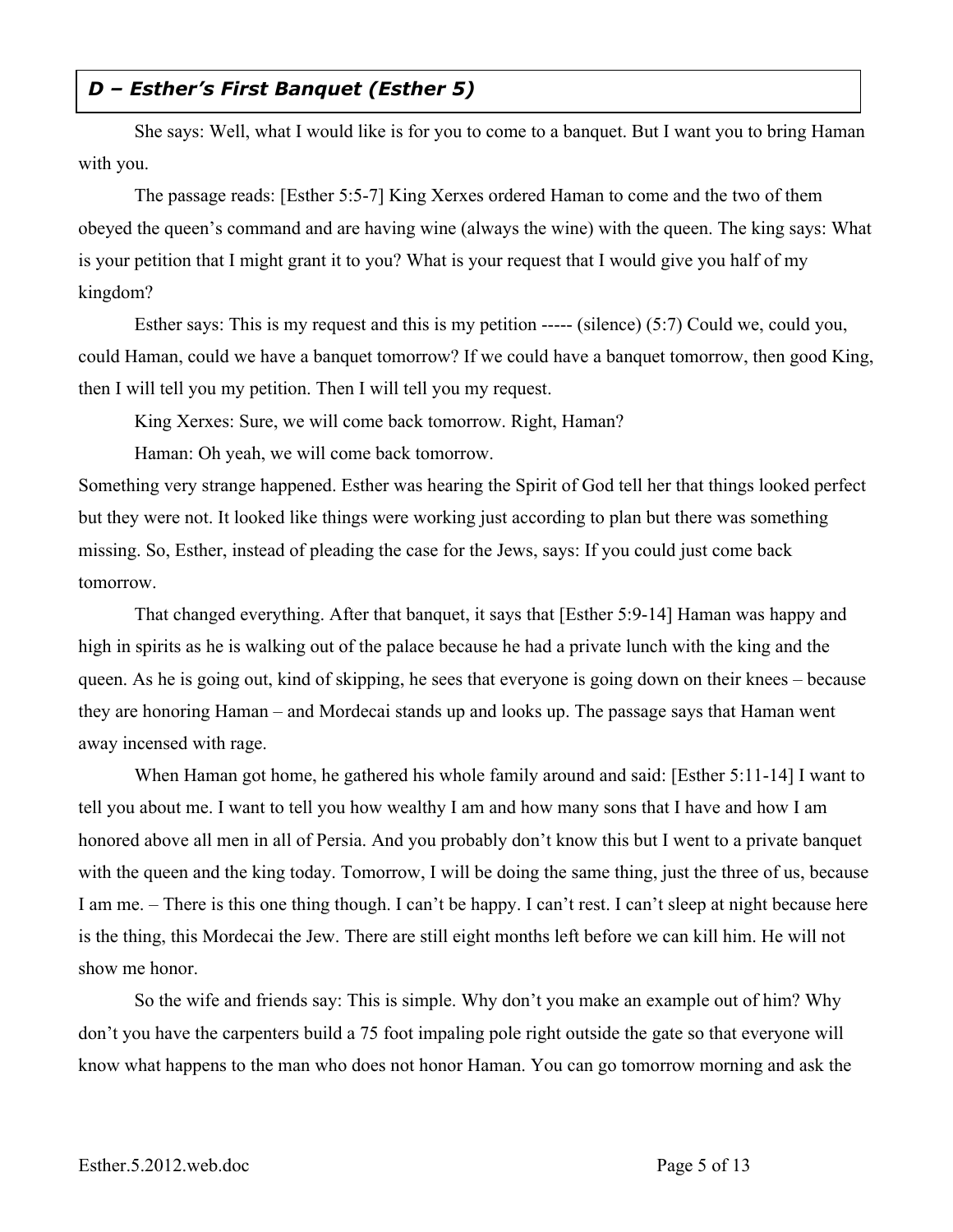king's permission and you can put his corpse on that stake and everyone will know, as far as can be seen, that you give Haman honor or you die, a shamefully, ugly death.

That seemed like a great idea to Haman and so he goes to bed that night. That is how the day of Esther's first banquet ends. But that is not how the story ends.

# *E – "On that night the king could not sleep" (Esther 6:1)*

Turn to Esther 6 and I want to show you that E, the pivot point of this story, is Esther 6:1.

Esther 6:1 That night the king could not sleep;

So he ordered the book of the chronicles, the record of his reign, to be brought in and read to him. :2 It was found recorded there that Mordecai had exposed … two of the king's officers who guarded the doorway, who had conspired to assassinate King Xerxes.

Before we go into the details there, I want you to see our chiastic, our outline. The tip (E) is the point and the point is the point of the outline is a sleepless night. The Hebrew mind sees that. When they think of the story of Esther, they are thinking of the symmetry and where it leads. It leads to a sleepless night of the king.

The author wants you and I to understand something – that the bragging rights or the important part of this story is not that Esther was born again and realized that she had a part to play by being courageous. She is not the hero.

The hero is not Mordecai who is shrewd and able to figure out the best way to save the Jews.

The point is the point, God kept King Xerxes awake. It is as though the king could not sleep because he was being pestered. It was as though Someone was stirring him. Because of that, the chronicles are read and the page that is opened is a three-year old story of Mordecai saving the king's life.

The king says: Has this man received honor? (Esther 6:3)

The attendants say: No.

The fate of a nation rested on a lumpy pillow, not on a person. This is the way that God works – very subtly, a slight of hand, without flamboyance. That is what the author wants us to know. This is God's story. He leaves light fingerprints when He works.

The king says: I don't know what to do here. Can somebody advise me? Just then Haman is coming in so that he might ask permission to kill Mordecai. The king asks Haman: (Esther 6:6) What should be done for the man the king delights to honor?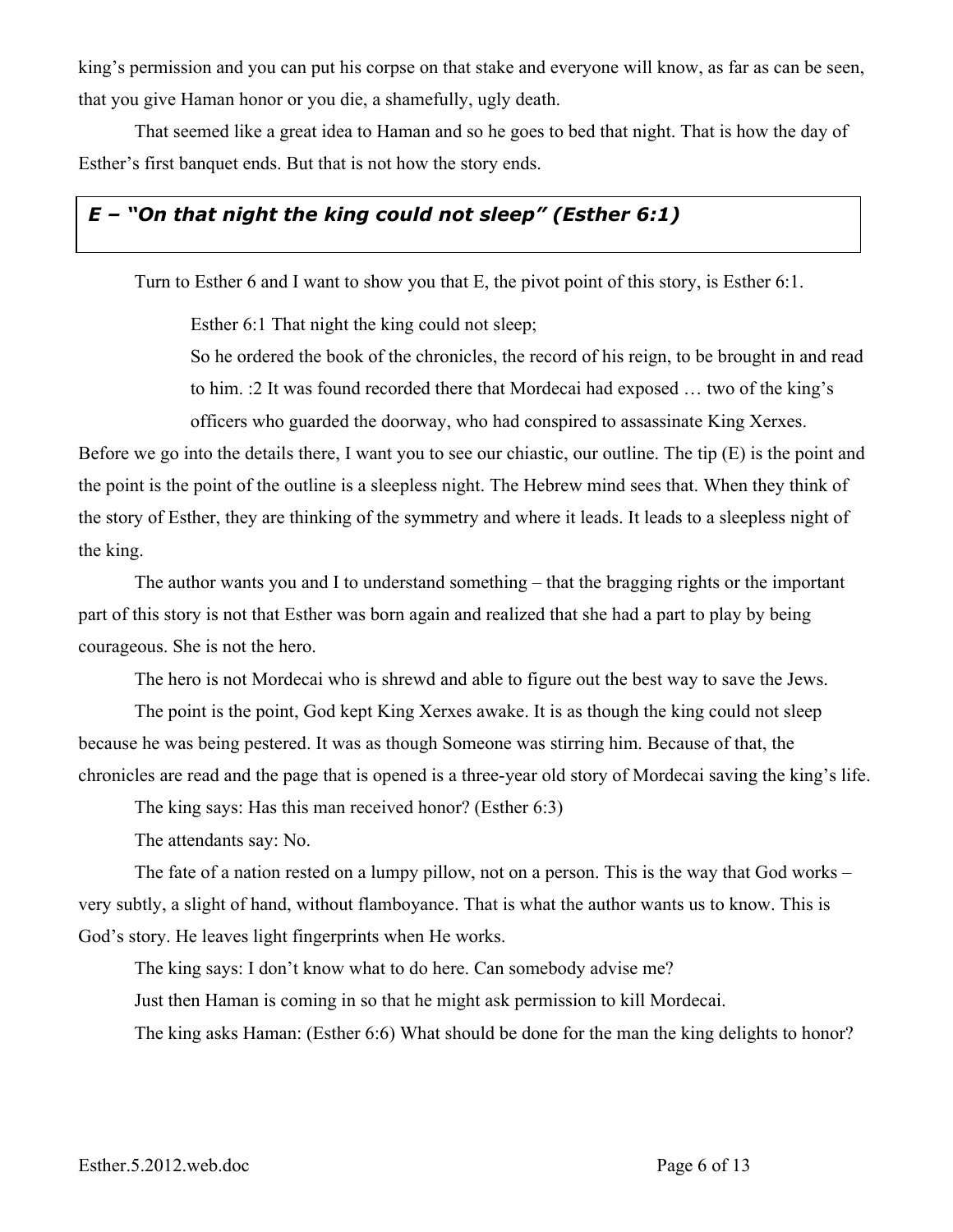You know Haman by now, right? He is only thinking that Haman is the person that the king would delight to honor. So Haman gives the king this absolute fantasy wish list that he has always wanted to experience – being exalted in front of the entire city of Susa. So Haman says: Do this. You get a king's robe that the king has already worn, and a king's horse that King Xerxes has already ridden, one with the little seal of the king right there on the forehead. You do that and have one of the prince's actually robe this person in front of everyone and say this: 'This is what happens to the man whom the king delights to honor.' Then have the prince parade him all through Susa, yelling that at the top of his lungs.

Here is the best part of it.

The king says: That is a great idea. Go and do not neglect anything that you have recommended to Mordecai the Jew who is sitting at the gate right now. [Esther 6:10, 11]

Haman is going: Wait --- What!

Boy, I would pay money to see what happened when Mordecai and Haman's eyes met, with Haman towing a horse and robe, and everyone else standing at attention, and Mordecai is remaining seated.

Haman: Mordecai, I have something to say to you.

Mordecai: What?

Haman: This is what happens to the man whom the king delights to honor. Could you come here so I could put this robe on you? Could you just kind of step up on my back and shoulder to mount the horse that the king has ridden, so that I can drag you around Susa and shout 'This is what happens to the man whom the king delights to honor.'

Come back tomorrow for a banquet. What a difference a day makes! That is what the theme of last week's sermon was. But there is so much more to this story because at the end of this parade, Haman goes back home. Mordecai goes back to the city gates where people are wondering – Oh, wow, there you go. You are very special.

When Haman goes back home, he tells everyone what happened to him.

Right in the middle of telling that story, he hears a knock on the door. It is a eunuch saying: Hey, Haman, you need to go to Esther's second banquet. That is where Chapter 7 picks up.

## *D<sup>1</sup> – Esther's Second Banquet (Esther 7)*

They are drinking wine again because that is what they do. They are always drinking wine.

The king says: Esther, my queen. What is your petition that I might give it to you? What is your request that I might give you half of my kingdom?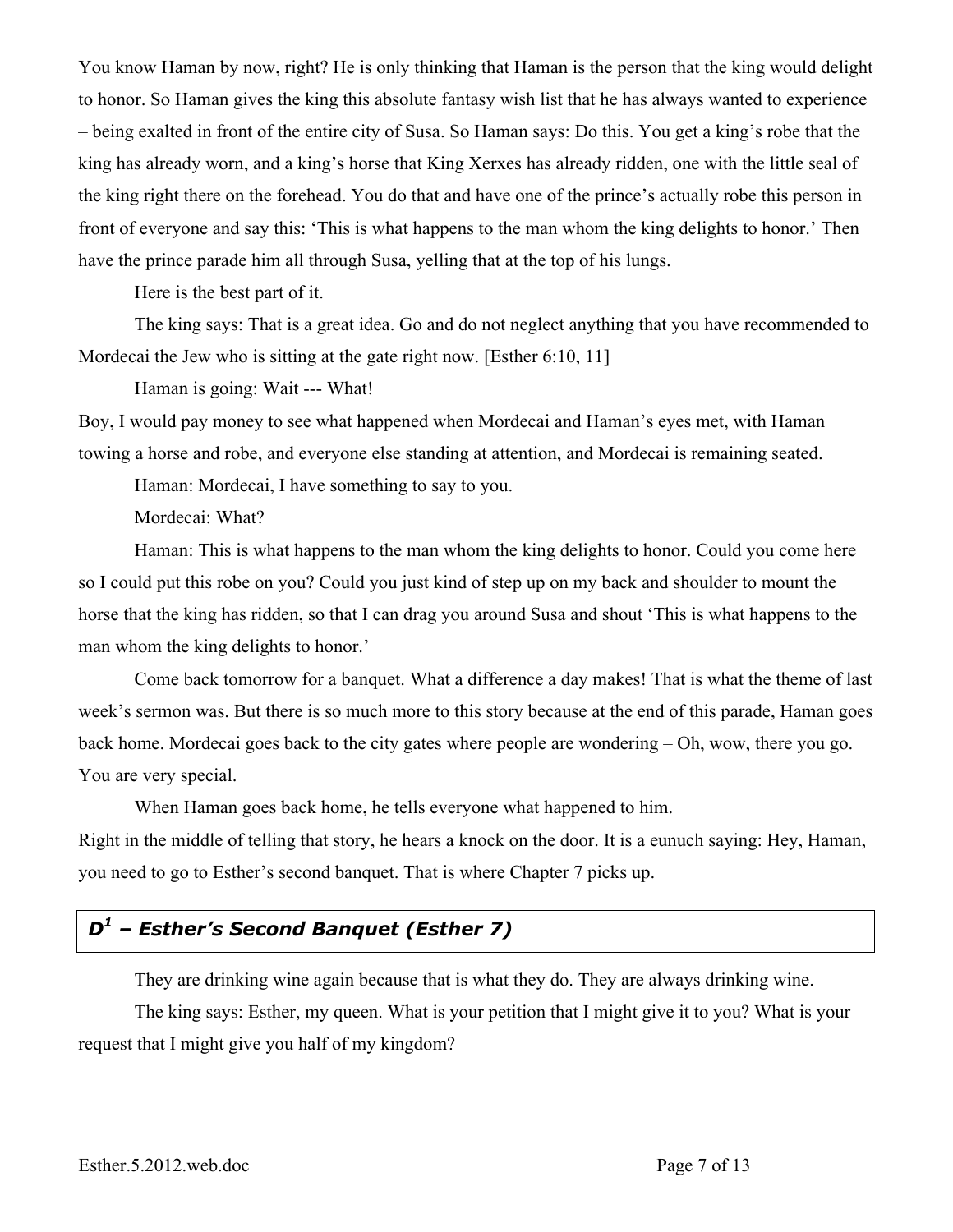The queen looks around and she hears the voice of God and she says: This is my petition. This is my request.

> Esther 7:3 Then Queen Esther answered, "If I have found favor with you, O king, and if it pleases your majesty, grant me my life – this is my petition. And spare my people – this is my request. For I and my people have been sold … for destruction and slaughter and annihilation."

No one knows she is Jewish until right then.

The king says and this is very quick.

Esther 7:5 Who is he? Where is the man who has dared to do such a thing?

:6 Esther said, "The adversary and enemy is this vile Haman."

Then Haman was terrified before the king and queen. The king got up in a rage, and left his wine and went out into the palace gardens.

Can you imagine if you were shooting this scene in a movie? You would have this glass of wine sitting all by itself with a bead sliding down the side. The king left his wine! Oh, Haman knows he is going to die now. He left his wine; it says that in the Bible. He left his wine.

Esther: This is my petition. This is my request – spare us and our lives.

Xerxes: Who? Where?

Esther: Him - there, Haman.

Haman: What?

Here is the best part of this. Haman is absolutely trapped. He can't go anywhere. The king just ran out to the palace garden and you don't want to be with a mad king. So he can't follow the king out. It is illegal for him to stay and be in the presence of the queen. A man cannot be in the presence of the queen alone; the eunuchs could but you can ask your mom and dad what a eunuch is. So the eunuchs can stay with the queen; Haman can't. So Haman has nowhere to go. He can't go out to see the king and so he does what desperate people do.

> Esther 7:8 Just as the king returned from the palace garden to the banquet hall, Haman was falling on the couch where Esther was reclining.

The king exclaimed, "Will he even molest the queen while she is with me in the house?" Just then, some guy puts a hood over Haman's head and says: You know what, king? I am thinking what you are thinking but somebody just built a gallows. There is this giant 75-foot impaling pole just outside the city walls. It is right in front of Haman's house and it says 'Reserved for Mordecai, the Jew who saved the king's life.'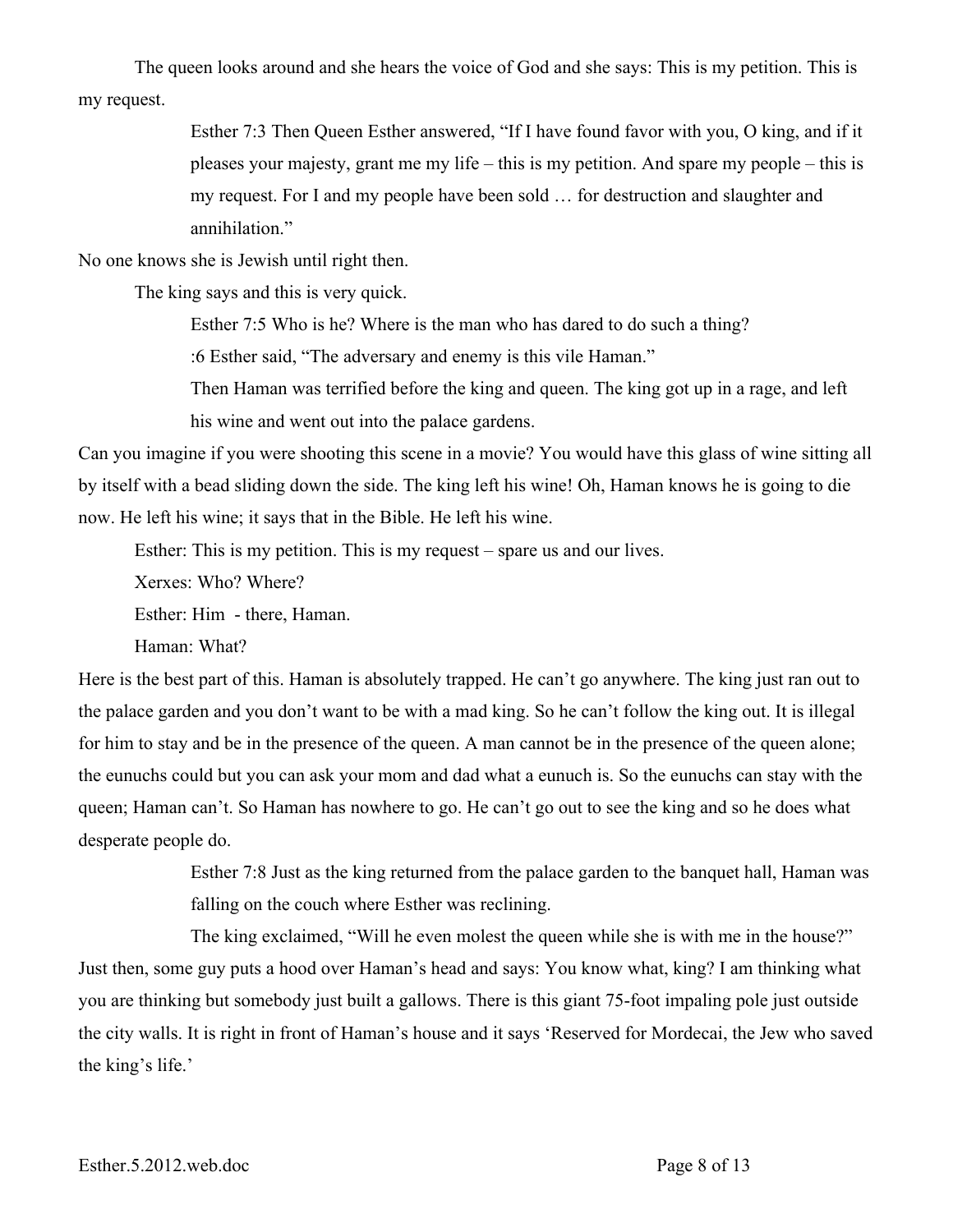:9 The king said, "Hang him on it!"

We will tell you how that ends next week. It is a good story.

#### *How God Works*

I don't just want to tell you it is a great story because it is a great story; I want you to see that there is more to this story. I want you to see that this is how God works.

First, I want you to see God is not parting seas and talking through donkeys and raising people through the dead. There is an attribute of God that is way over looked and it is His humility. He is modest and he doesn't show off. If you look into telescopes and microscopes you might think He does but in the way that He deals with His creation, it doesn't seem that He likes a lot of flamboyance. So, it is like the Butterfly Effect in physics or science fiction – the story that if you crushed a butterfly in the past then that manipulates all of the futures that could have happened. Because the simple flap of butterfly wings could cause a stir in the atmosphere that could produce a hurricane. So it is these little things, these little breaths, just zephyrs, just puffs from God that changes all of human history. That is how God works, sneaking His name in here and there. People with trained eyes and ears to the ground who know what to listen for, they can see what God is doing and see what He is up to. God is working among us. He just is not noisy. He is not a braggart. You have to have faith in that.

The second thing I want you to see is that this style of work is, I believe, His favorite suit in His deck. He loves paradoxes; He loves poetic justice; He loves irony. His best work is ironic. It is paradoxical. There is poetic justice built into it. That is His fingerprint; it is light. It is traceable and this is what it looks like. It is slippery; it is sneaky. If you look for it, you will see where God is working.

Here is why I am telling you this – not just to enjoy it but to live by it. If this is what God likes to do, if this is His favorite hand that He likes to play, then play with Him.

#### **Cliff Knectle**

Years ago, there was a gentleman named Cliff Knectle who comes to Austin just about every year in November. Cliff is a pastor up in the Connecticut area. He travels around the country and goes to five campuses that are most hostile to the teachings of Jesus Christ. The University of Texas in Austin is one of those hostile campuses. He comes for five days or so. He starts off with a little five-minute talk and then he opens the floor to questions and answers. This is outside on the West Mall, right at the base of the main building, if you are familiar with the University of Texas. He has a couple of speakers set up and a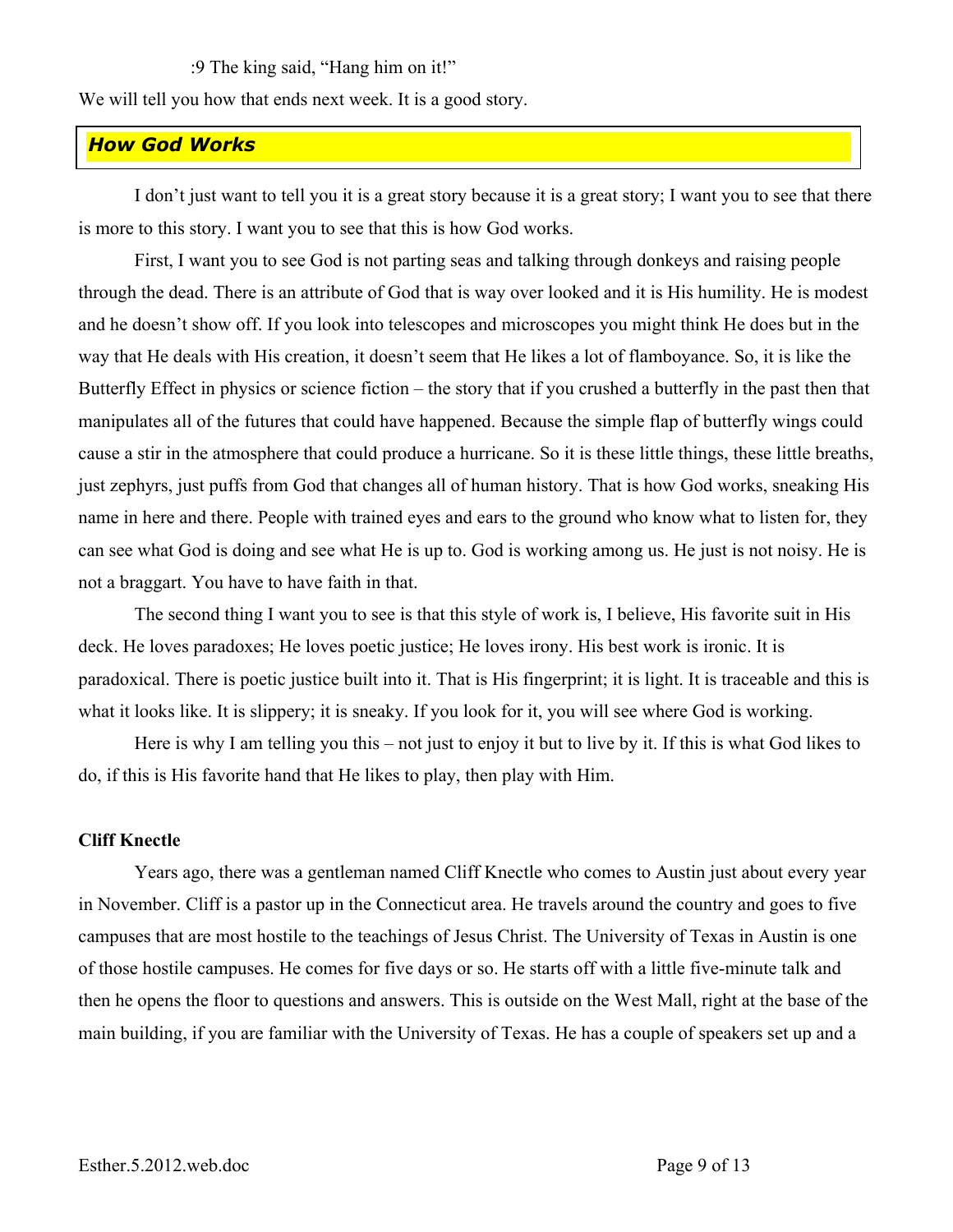microphone on his lapel. He just fields questions back and forth, whatever you can imagine. He is quite good at it. He is very well trained. He has a couple of books on the tough questions that people ask.

One year I was down there just watching. He is somewhat of an acquaintance. There was a student, a young man, who was Muslim and he was angry. He was terribly upset because of what Cliff was saying. They were going back and forth every day. He really was not asking legitimate questions; he was mostly becoming a heckler. By the last day, it came to a point.

The student was yelling at Cliff saying: You are just a bully. You have a microphone; I don't. People listen to you because they can hear you. They can't hear me. If I had a microphone, if we were equal, if we were on an even playing field, I would win this debate.

So Cliff said: Okay. Come on up here and you can use my microphone.

I'm sitting just off to the side thinking: Cliff, you are crazy. I would not let that guy near me. [He looked a little scary first of all.] But why would you give him a microphone?

So the student makes his way through the crowd. It was Cliff's lapel microphone so Cliff is doing this [having to lean in to share the mic with the student].

The Muslim student does this. Did I tell you he was angry? *Listen! Everyone listen to me. I want to tell you something*. [Right there with all the kids going back and forth between classes, because of the tone of his voice and the fact that he was yelling through a sound system, everybody stopped, dead in their tracks.] He said: *Listen to me. I want to tell you something. This guy is telling all of you people out there that the Bible says that Jesus Christ is the absolute only way to have eternal life because Jesus is the one who died for your sins. He is the only one who has been raised from the dead. So you have to trust Him or else you will have to suffer the consequences. –* He gives the microphone back to Cliff.

Cliff said: Yep.

Then the guy just stormed off.

Let him build his own gallows. Let him.

Listen, the last time that I can think of where someone published a decree to kill, destroy, and annihilate all the Jews, old and young, women and little children was in a book called Mein Kampf. The reason there is a sovereign state of Israel today – it is complicated and I know there are other factors involved and it is at least confusing – but I will tell you this, if it were not for the atrocities and the motivation of Adolf Hitler, there would not be a sovereign state of Israel today. The thing he wanted to do more than anything else was to kill, destroy, and annihilate all the Jews, women and little children, and now they own their own real estate, after 2000 years of roaming the earth as nomads.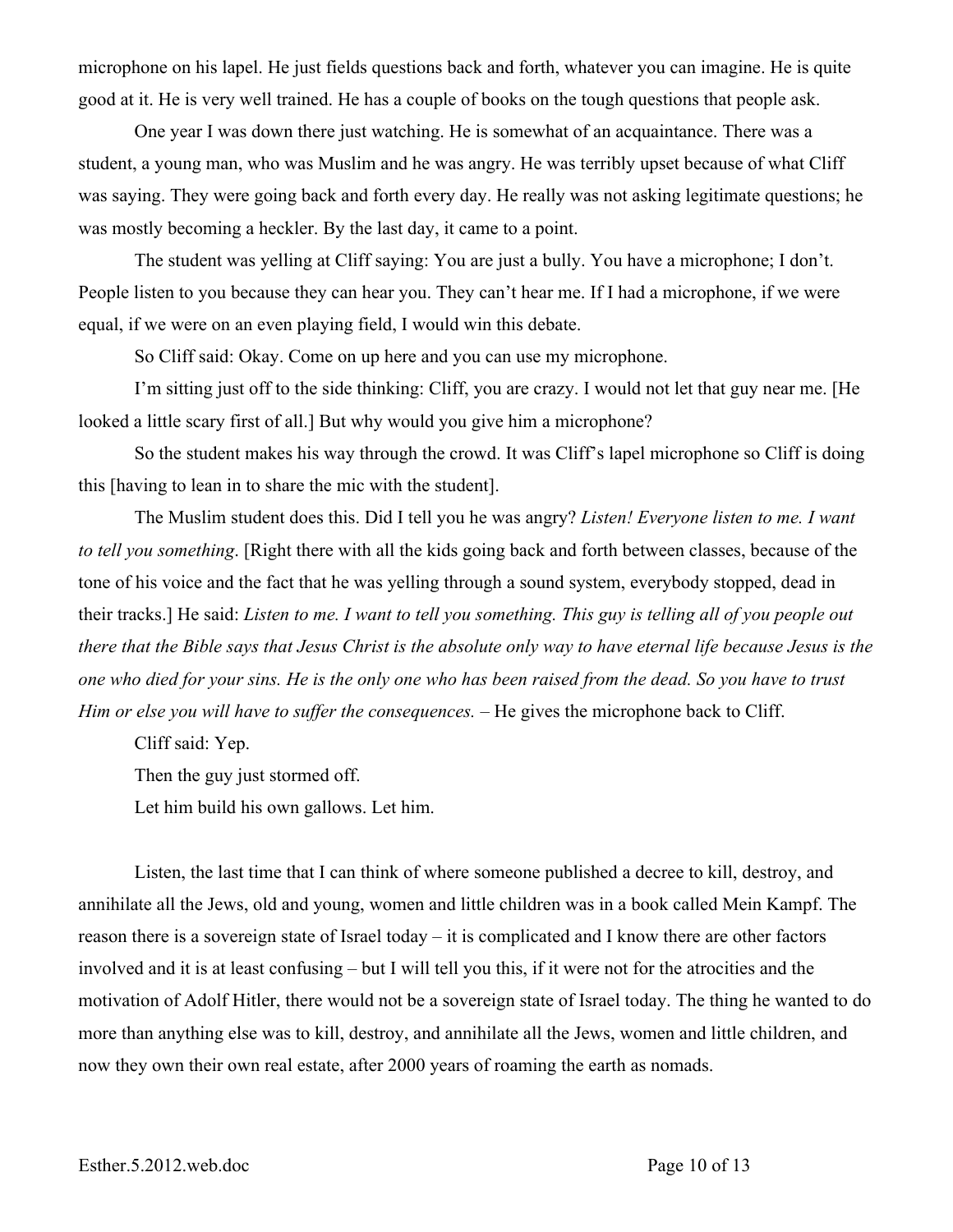Let them build their own gallows.

Look at Haman. This is what happens to the man whom the king delights to honor. God is honoring Haman.

Haman is bragging about going to a banquet and at the banquet, he will get his death sentence.

Haman builds a 75-foot impaling rod so that he might be impaled on it. – Let him build his own gallows.

The thing that incited a riot in Haman's mind was that a Jew would not bow down and beg him for his life. What was the last volitional act that Haman did? He bowed down, bent his knees to a *female* Jew and begged that his life might be spared. – Let them build their own gallows.

That is what God does.

Have you ever seen God up against the wall, tripping backwards, a little bit overwhelmed and outnumbered, looking like He is not the one in control - like the cavalry is coming a little bit late this time?

#### *Good Friday*

Can you think of that troublesome night? We know that night. It is a Friday and we call it Good Friday because the devil had run wild. He had arranged for people to lie in their testimony to have cowardly politicians do the wrong thing and corrupt priests who could be bought off. He orchestrated all these things so that everyone would do what they are told and dance to his notes. All along, the notes being played were from God the Father in heaven above. It was the devil who was doing the dancing. It was the devil who was playing his part in the trap. Let him build his own gallows. So he put Christ on a cross and it was on that cross that Christ destroyed death. Think of the poetic justice in this, the irony. Guilty men convict an innocent man and put him to death so that guilty men would be declared innocent and never have to die. That is what God does. That is how we know He is out there. That is what He does best.

Do you see that in your own life? Maybe in the lives of other people?

Esther is not a story. It is a template. It is how God works. It is what He does. It is Him having fun. That attribute of God may be His sense of humor.

So, it should affect the way you view life. It should affect the way you pray. Pray this and this is fun when you start seeing this. Pray this: *Let him build his own gallows, God. I can't do anything else*.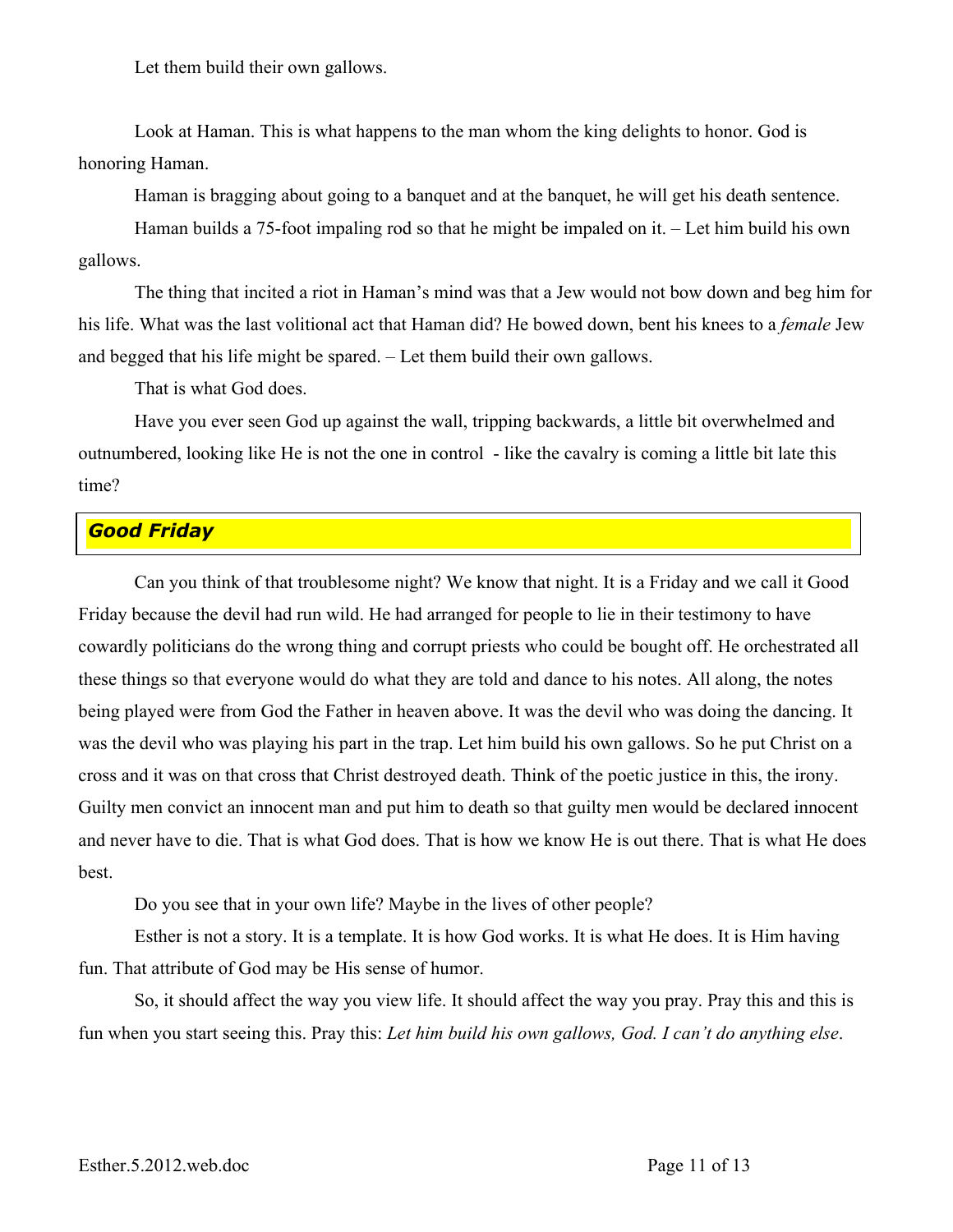When you are encountering something at work, at school, at home, even with your own children – and pride absolutely blinds and deafens a person to reason. Sometimes you just say: *Lord, let them build their own gallows. Maybe then they will see.*

We had a situation where some friends of mine were trying to reach this guy and he was just overwhelmingly proud. We wanted to put a mirror up to him so he could see that. We tried everything. We had a couple of people meet with him once a week and that wasn't working. We were trying to reason with him this way or come around that way; it was not working. We just rolled up our sleeves and threw our hands up and said: *God, let him build his own gallows. Make it famous*. –

You have to wait. There is the problem with this model. You have to step back and quit playing and manipulating and being God. You have to just pray: *Let him build his own gallows*. – And just wait.

In a spectacular way, the guy impaled himself in front of a lot of people. I would love to be able to tell you --- and then he realized he was off the chart proud and he humbled himself and could be reasoned with. That is not what happened. He just moved on.

But sometimes it works.

So a couple of things:

- *1.* Pray that sometimes, when you are stuck and somebody is not listening, just say: *Lord, let him build his own gallows. I am going to be at peace and at rest and watch.*
- 2. The second thing is a little bit scary. Do you have a hammer in your hand, building your own gallows? Have people quit talking to you about certain things because you just can't listen any more? Has it gotten to 75 feet yet – because that is how He works.

Most of our biggest failures are self-inflicted gallows-building experiences, but we refuse to look at it from that point of view.

Now that we see that Esther is a template for how God works, maybe those promises of – You reap what you sow – were promises. When you plant one seed, you harvest a whole crop.

So, think of your life. Shortly, we are going to close our eyes and ask God to remind us of people in our lives where He has allowed us to watch someone else build their own gallows, a friend or a family member or a co-worker or a boss. But then we will turn it on ourselves and I want you to ask yourself sincerely: Are you right now building a gallows? Have you before hung yourself, impaled yourself? Maybe it is not everyone else out there trying to get you but maybe it is God trying to get you to wake up.

Let's reflect back, now that we know how to speak 'missionary' and now that we know how to listen for the deeper things in the way God works. Let's see if it works in our lives.